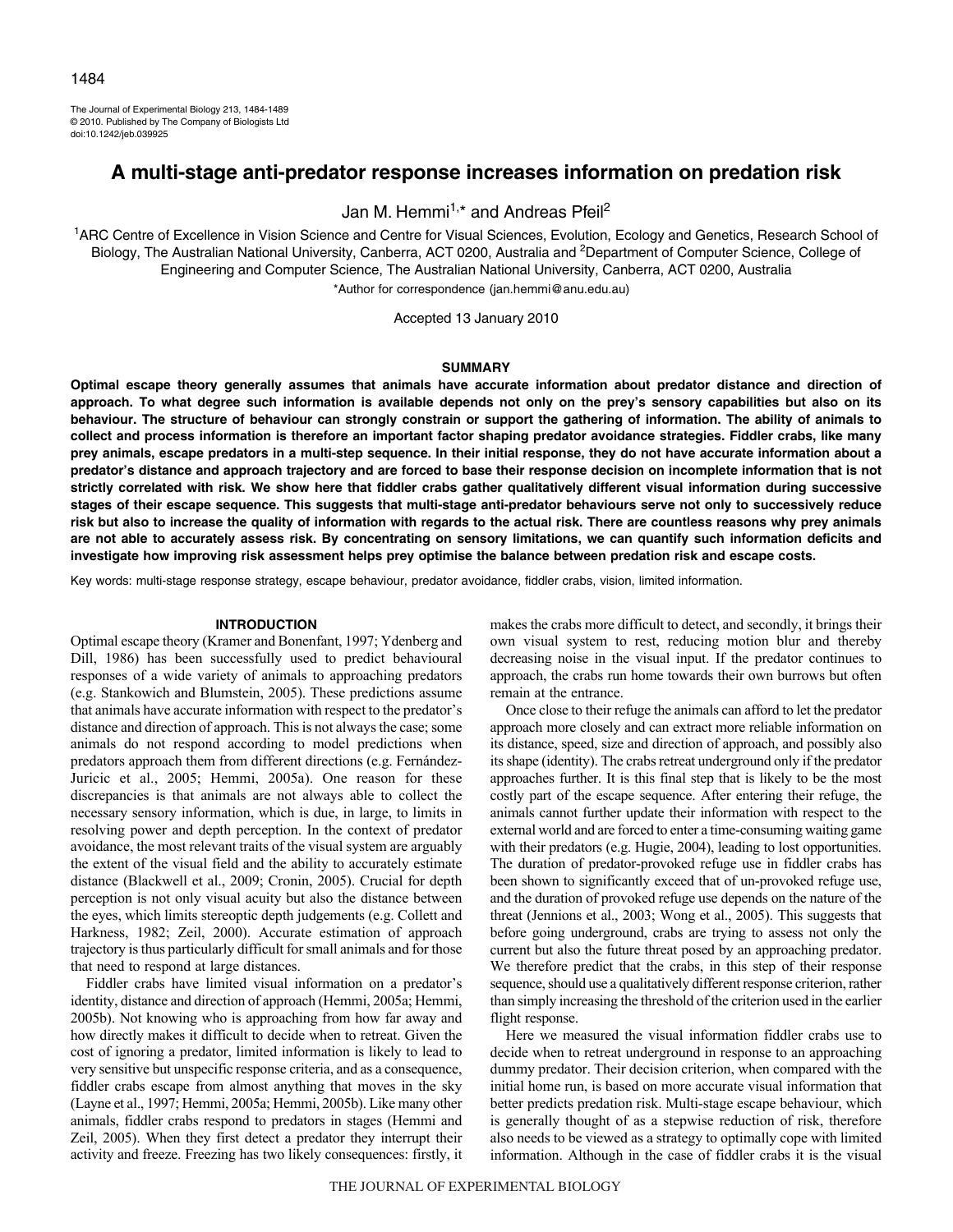system that limits the availability of information, there are many other reasons why prey animals may not be able to fully assess predation risk. Irrespective of the source of uncertainty, we argue that multi-stage escape responses are an adaptation to deal with such limited information.

## **MATERIALS AND METHODS Study species**

Fiddler crabs, *Uca vomeris* McNeil (Ocypodidae: Brachyura: Decapoda), are central place foragers that feed on tropical and subtropical mudflats during low tide. Each crab occupies its own burrow from which it makes regular feeding excursions. When faced with predatory birds or approaching humans, individual crabs always return to their own burrow, irrespective of whether or not this is the closest refuge. Experiments were conducted on the mudflats of Bowling Green Bay, Townsville, Australia (19°24'S, 147°7'E) in October 2005.

### **Experimental procedure**

Three video cameras (Panasonic NV-GS150GN, Belrose, NSW, Australia), fixed to metal poles 1.6m above the mudflat, continuously recorded crab behaviour over an area of approximately  $0.9 \text{m} \times 1.4 \text{m}$  each (Fig.1). A black styrofoam ball of 2.9 cm diameter was used as the dummy predator (see Hemmi, 2005a; Hemmi and Merkle, 2009). A monofilament fishing line wrapped around a driving wheel allowed the ball to be pulled along a 20cmhigh dummy track (Fig.1A). A battery-driven electric drill attached to the driving wheel moved the dummy at one of three speeds (see also inset Fig. 4B): slow (19.3 $\pm$ 2 cms<sup>-1</sup>), medium (36.3 $\pm$ 3 cms<sup>-1</sup>), and fast  $(70.7 \pm 7 \text{ cm s}^{-1})$ . This setup enabled the experimenter to remotely control the dummy. The dummy predator, modelled on the hunting behaviour of the gull-billed tern (Land, 1999), reliably elicits anti-predator responses in fiddler crabs (e.g. Hemmi, 2005a). After completing the experimental setup, crabs were given at least 10 minutes to resume normal foraging behaviour before the experiment started.

During what we call a 'run', a dummy approached the recording area from a distance of at least 6m, moved past all three cameras, before returning to its starting position (Fig.1A). These 'runs' were repeated every 2–3min. We replicated this setup in five different locations, each time presenting nine dummy runs consisting of three

**A** Camera Burrows field of view a Dummy start position Approach direction Turning point ъ Dummy track 1m Pulling  $lim$   $\sim$  8 m **Observer B** Dummy Crab–track ab-track<br>distance control Crab–dummy Crab–burrow distance distance

randomised blocks. Each block consisted of three runs, one at each dummy speed, in a randomised sequence.

#### **Video analysis and response measurements**

We digitised the video footage with dvgrab (modified open source Linux software) and extracted the behavioural data with custommade Matlab software. All crabs were assigned to their individual burrows, and their positions were tracked at 200ms intervals. Camera images were calibrated by removing lens distortion effects, and a checkerboard test pattern was used to determine the positions of the cameras relative to each other and to the ground (Bouguet, http://www.vision.caltech.edu/bouguetj/calib\_doc/). The pulling line that moved the dummy also moved two patterned wheels, each visible to one of the video cameras. From the wheel rotations we were able to calculate the exact position of the dummy relative to the crabs, even when the dummy itself was not visible in every image.

As in previous work, a home run was considered to have occurred whenever a crab moved at least 3cm towards its burrow during a three-frame period (600ms). The start of the response was assigned to the first of these frames in which the crab had moved at least 1cm during one 200ms interval. A burrow descent was recorded when a crab entered its burrow to the point where it became invisible. Responses were only counted if they occurred during the incoming dummy movement, i.e. while it moved from its start position towards the turning point (Fig.1A). The decision to run home was assumed to have occurred one frame (200ms) prior to when the response was measured. The burrow descent decision was considered to have occurred two frames (400ms) before a crab had fully disappeared. This was necessary as our criterion for a crab to have descended underground is very conservative and required the crab to become completely invisible. In most situations, the crabs were already clearly heading underground in the frame before the response was registered. Changing the criterion from 200ms to 400ms, however, made little difference. The biggest effect of varying this criterion was on the crab–dummy distance for the fastest dummy speeds. Had we assumed a 200ms decision time for the underground response, the three survival curves would actually have become even more similar (Fig.4C). A 400ms decision time for the home run, however, would have slightly exaggerated the differences found between the survival curves (Fig.4A).

> Fig. 1. (A)Experimental setup. A typical arrangement of the field of view of three cameras, the dummy track, crab burrows, the dummy and the experimenter. Digital cameras recorded the crabs' responses to the approaching dummies. During a 'run', the dummy moved to the end of the track, where it turned around to go back to its starting position. (B)The geometry of the response situation: crab–dummy distance, crab–track distance and crab–burrow distance. Crab–track distance and crab–burrow distance were measured at the onset of dummy motion, crab–dummy distance at the time of response.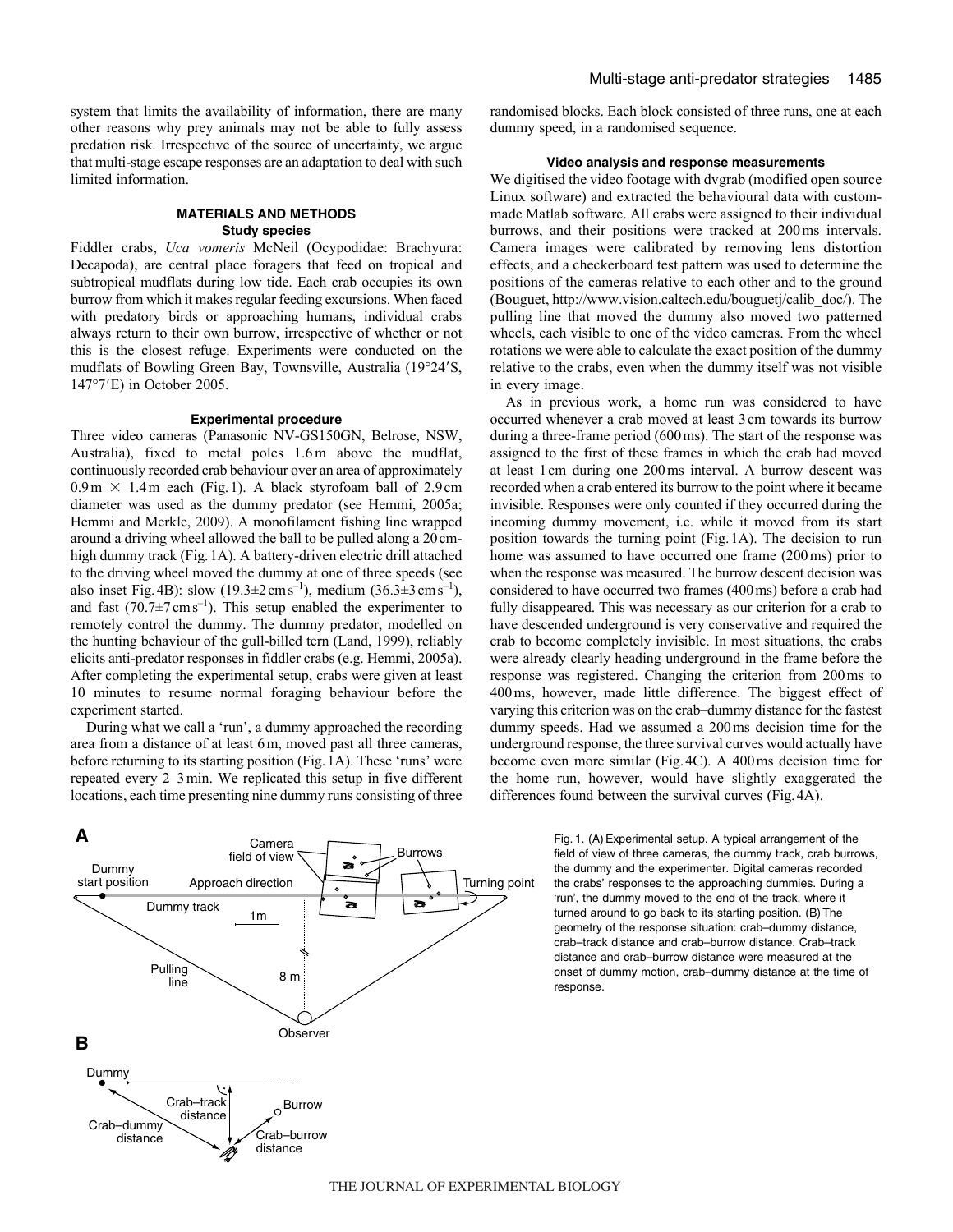### 1486 J. M. Hemmi and A. Pfeil

For home runs we only considered crabs that were at least 5cm away from their burrow at the start of the run (Hemmi, 2005a). This ensured that a home run could be scored by the criterion defined above. For each valid run, we determined the crab–dummy distance, crab–burrow distance and crab–track distance (Fig.1B). All crabs that left the cameras' field of view during the dummy movement or that were involved in an interaction with another crab were excluded from the analyses. From the geometry of the situation, we could then calculate the apparent size (the angular size of the dummy predator as seen from the crab's point of view) and apparent speed of the stimulus (the angular speed of the dummy as seen from the crab's point of view).

### **Statistics**

Data from both the burrow descent and the home run decision were analysed in the context of a survival analysis using a Cox model (Collett, 2003). Cox proportional-hazards model allows the effects of several risk factors on the probability to die, or as in our case, to respond to an ever-more threatening stimulus to be analysed. The advantage of this approach is that we do not have to divide the data into those runs/crabs that do respond and those that do not. The survival curve combines the probability of response together with the response timing (in our case response distance or stimulus angular size). However, it is very easy to disentangle the two effects visually; survival curves clearly provide the information at what distances the crabs responded to the approaching dummy. For the home-run data, the final Cox model contained three terms: dummy speed, crab–track distance and crab–burrow distance. For burrow descent, the model contained only two terms, dummy speed and crab–track distance. Dummy speed was fitted as a factor, all other terms as variates. For the burrow-descent decision, crab–track distance is the same as burrow–track distance. As in a typical regression analysis, the significance of each model term was judged by comparing models that differed by only one term. All terms of the final model made a statistically significant contribution to that model at the 5% level. Statistical significance was judged using a simple permutation approach applied to the full Cox model (Good, 2005). This nonparametric approach allowed us to avoid making assumptions about the underlying distribution of our data while taking into account the experimental and repeated-measures design. To test statistically for the effects of approach speed, dummy speed was randomly permuted 10,000 times across the responses of each individual crab. The score of our statistical measurement, the residual deviance of the Cox model, a measure of residual variance left in the data, was computed on our original, un-permuted data set and was then compared with the scores of the permuted data sets. Significance was judged by calculating the percentage of permutations that resulted in a score that was more extreme or equal to the score calculated from the unpermuted data set. As usual, *P*-values thus indicate the probability that the measured effect was due to chance alone. By permuting strictly within individual crabs we eliminated crab-to-crab variability from the analysis. All of the other variables, such as the distance between the crab and its burrow and the distance between the crab and the dummy track, over which we had no control during the experiment, were permuted within individual dummy approaches, thereby taking into account the block design of the experiments. Computations were performed in R (R Development Core Team, Vienna, Austria) using the survival package v.2.34-1.

### **RESULTS**

Crabs reliably responded to the approaching dummy predator by running home to their individual burrows. At the entrance of the



Fig. 2. (A) Crabs that were further away from their burrow (light grey line and bars) responded earlier, i.e. at a larger distance to the approaching dummy predator, than those closer to home (black line and bars). Lines show the inverted empirical cumulative distribution function and bars show the probability that a crab responded as the dummy moved though a certain distance bin. The inverted cumulative distribution function, also known as a survival curve, shows the percentage of crabs that have responded before the dummy reached a certain distance to the crab. Crosses indicate censored data points, where the dummy had reached its closest possible distance to the crab. The data have been divided into two groups: near and far, according to whether crabs were closer or farther away than median distance to the burrow.  $N=127$  in each group. (B) Distribution of crab–burrow distances at the time the dummy started to move. (C) Distribution of crab–track distances at the time the dummy started to move. The histograms in B and C have been divided into three groups according to the speed of the moving dummy (inset B, black=slow, grey=medium, light grey=fast).

burrow they often paused before retreating underground or resuming other activities. Over 95% of all crabs ran home in response to the approaching dummy, and crabs that were further away from their burrow and therefore more exposed, responded earlier (Fig.2A, *N*=254, *P*=0.0003) (see also Hemmi, 2005a).

The distance of the crab or burrow to the dummy track, a measure of the directness of the dummy's approach, had an important effect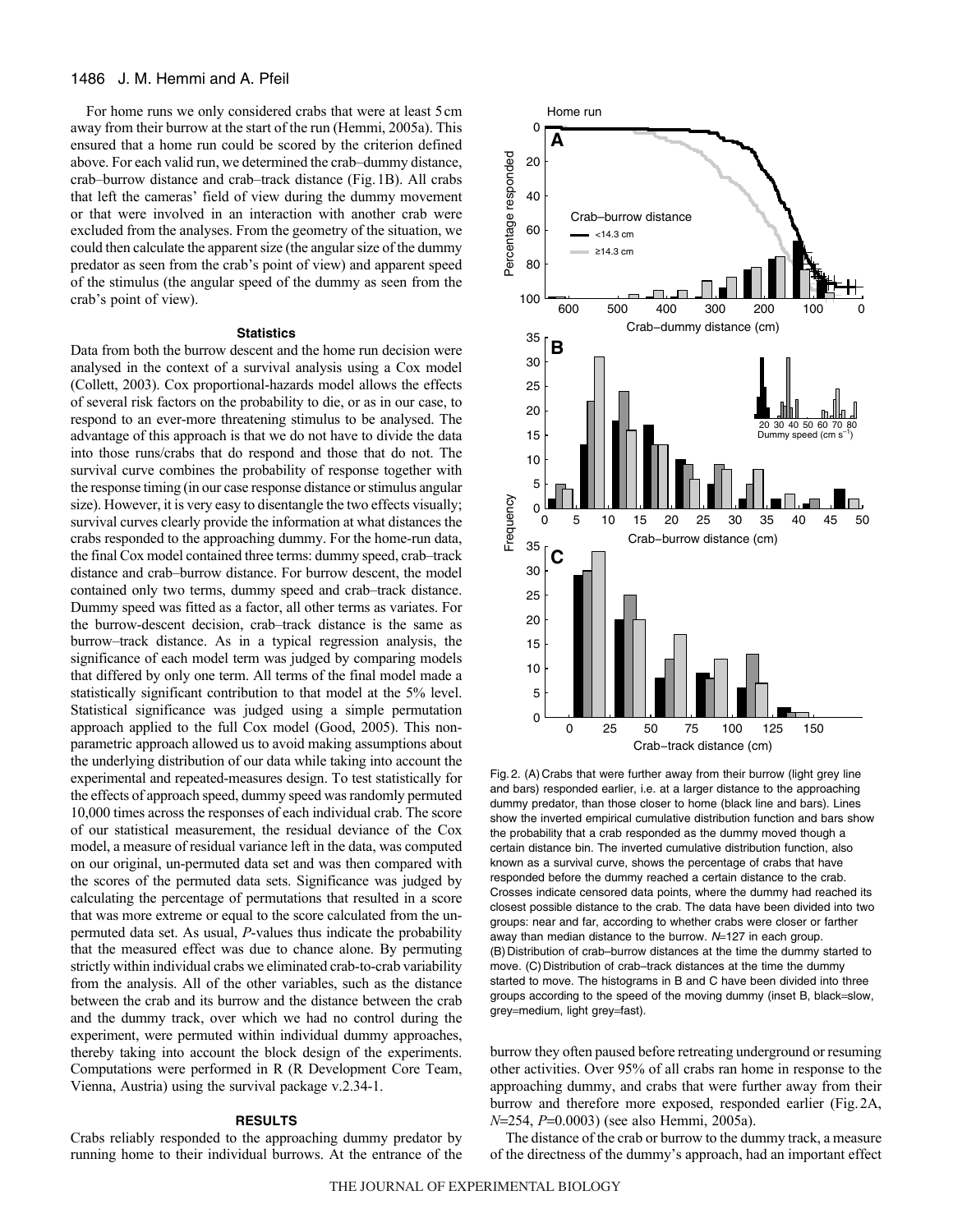

Fig. 3. Crabs further away from the dummy track were less likely to respond to the approaching dummy. The data have been separated into two groups, near ( $\leq$ median) and far (>median), according to the distance between crabs and the dummy track.  $N=127$  in each group. (A) Home run: crabs closer to the dummy track (black bar and lines) respond later to the approaching dummy but are overall slightly more likely to respond than those farther away (light grey bar and lines). (B) Burrow descent: crabs with burrows close to the dummy track (black bar and lines) are much more likely to go underground than those farther away (light grey bar and lines).  $N=157$  in each group. There is, however, no clear difference between the two groups in their response distance (histograms). (C) The apparent size of the dummy at the time the crabs respond for the home run (grey bars) and the burrow descent (black bars). Other conventions as in Fig. 2.

on both the home run and the burrow descent (Fig.3A,B). Crabs closer than the median distance of 37.7cm to the dummy track were more likely to run home (98%, endpoint black line in Fig. 3A,  $N=254$ ,  $P=0.0005$ ) than those further away (grey line,  $92\%$ ). Crabs responded later, however, when approached more directly (black line in Fig.3A,  $N=237$ ,  $P=0.012$ ), even though more directly approaching predators are likely to be more dangerous (see also Hemmi, 2005a).

The burrow descent usually does not immediately follow the home run but the crabs wait and make a second decision whether and when to retreat underground. The mean or median response distance for the burrow-descent response (crab–dummy distance at the time of response) is less than one third of that of the home run (compare distributions in Fig.3A,B).

The effect of the dummy's approach trajectory (crab–track distance) was much stronger for the burrow-descent response than for the home run. While 91% of crabs that were closer than the median distance of 28.1cm to the track disappeared underground as the dummy approached (endpoint black line in Fig.3B), only 28% of those farther away retreated into their burrow (grey line in Fig. 3B,  $N=314$ ,  $P\ll0.0001$ ). There was, however, no clear difference in the timing of this response. Irrespective of how directly they were approached by the dummy, crabs descended into their burrow at approximately the same distance to the dummy (Fig.3B).

The dummy's apparent size at the time of response is much larger for the burrow-descent response (black bars in Fig.3C) than for the home run (grey bars in Fig.3). This is a direct consequence of the differences in respective response distances.

### **Speed dependence**

Dummy speed affected the underground response in a different way to the home run. Crabs ran home earlier, i.e. at a larger crab–dummy distance, when the dummy moved faster (Fig. 4A,  $N=254$ ,  $P\leq 0.001$ ) (see also Hemmi, 2005b). The overall home-run response probability, however, was independent of dummy speed. The increase in response distance for faster approach speeds is consistent with our earlier evidence, that retinal speed is part of the criterion crabs use to decide when to run home (Hemmi, 2005b). If the homerun decision is based on the dummy's apparent speed, we would predict that the distribution of apparent speeds at the time of response is independent of the dummy's real speed. This is precisely what we found. Even though fast dummies (light grey bars in inset Fig.4B) were almost four times faster than slow dummies (black bars), the distribution of apparent speeds, at the time of response, was almost identical (Fig. 4B,  $N=254$ ,  $P<0.014$ ). Note that if the dummy's apparent speed at the time of response is the same for different dummy speeds, its distance at the time of response is necessarily different and *vice versa*. The broad speed distributions demonstrate clearly that the crabs did not respond at a set apparent speed (Fig.4B). Being the same for different dummy speeds, however, the distributions suggest, that the crabs' decisions were based on a measurement that correlated with the dummy's apparent speed (see also Hemmi, 2005b).

The same dummy was treated very differently when crabs sat at the burrow entrance. The results show exactly the opposite pattern to what we saw for the home run. The response distance was identical for all three dummy speeds (Fig. 4C,  $N=314$ ,  $P=0.21$ ) but the distribution of apparent speeds at the time of response varied widely (Fig. 4D,  $N=314$ ,  $P \le 0.001$ ). The crabs responded to fast and slow dummies at the same distance (Fig.4C) but at very different apparent speeds (Fig.4D).

### **DISCUSSION**

When faced with danger, the fiddler crab *U*. *vomeris* responds in multiple stages (Hemmi and Zeil, 2005). We have shown here that they use qualitatively different visual information to initiate each of the two most costly stages of this escape sequence. The burrowdescent response was not triggered immediately following the home run but much later at less than one third of the home-run response distance. Crabs run home to their burrow early during a predator's approach and their escape criterion is highly unselective. Almost all of the crabs within the recording area returned to their burrow each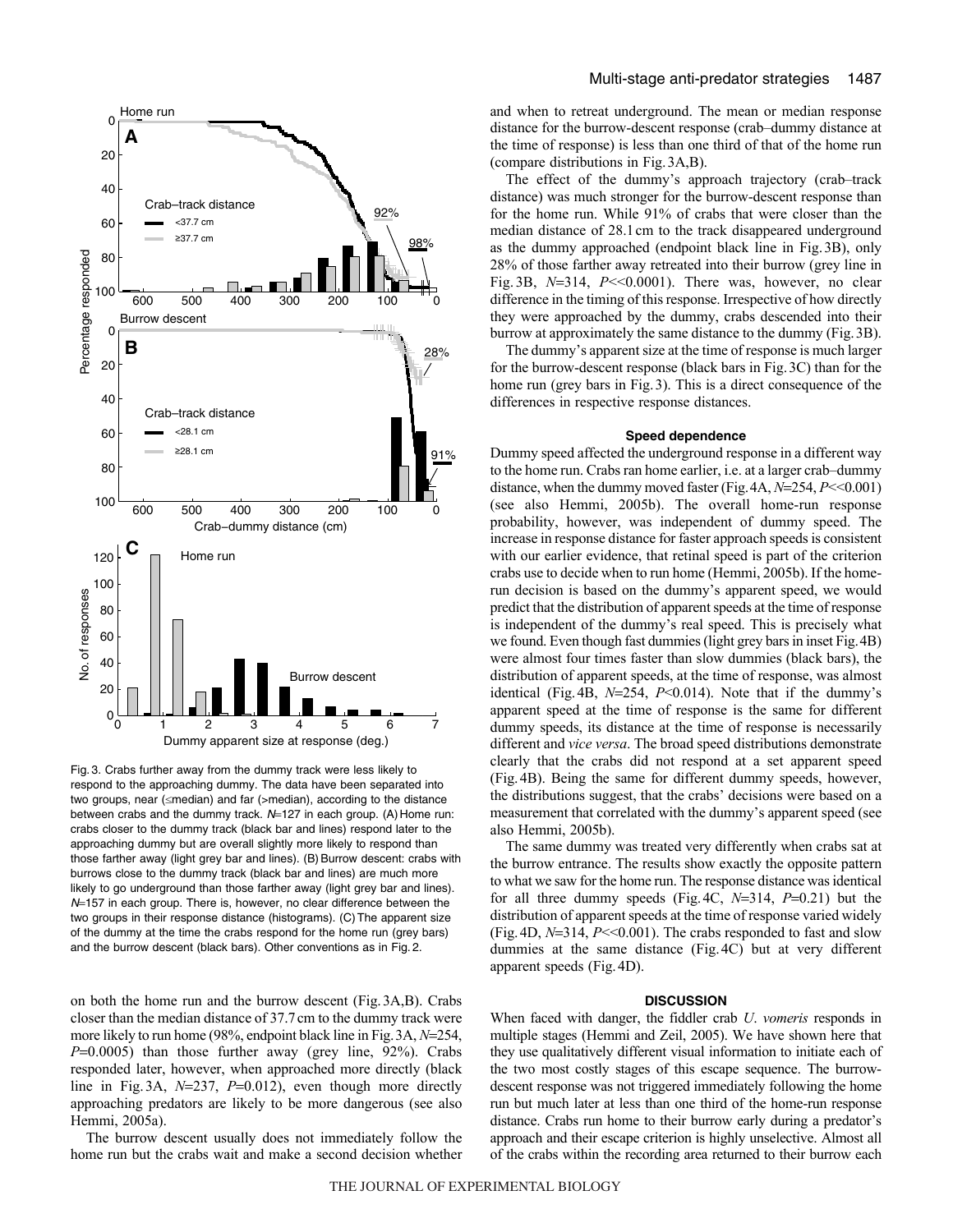

Fig. 4. The response criterion crabs use to decide when to respond to the approaching dummy predator is speed-dependent for the home run (A,B), as shown by the equal apparent speed of the dummy at the time of response (B) but not for the burrow-descent response (C,D). The data have been separated into the three groups according to the speed of the approaching dummy (inset B, black=slow, grey=medium, light grey=fast) and are plotted against the dummy's distance to the crab (A,C) and against the dummy's apparent speed as seen by the crab (B,D). Note the difference in scale between A and B. The two panels A and B and the panels C and D, respectively, show the same data plotted in two different ways. The inset in B shows the distribution of measured dummy speeds at the time the crabs ran home. See Results for further detail. Other conventions as in Fig. 2.

time the dummy predator approached. By contrast, the burrow descent is triggered later and only those crabs that were approached directly actually escaped underground (Fig.3B). Over 70% of crabs farther away than 28.1 cm from the dummy's approach trajectory remained on the surface and in visual contact with the predator. This difference in selectivity reflects the accuracy of the visual information available to the crabs during the two stages of their response.

#### **The decision to run home**

The results of Fig.4A,B show that the home-run decision is sensitive to the apparent speed of the approaching predator. However, apparent speed is not the only visual characteristic of the predator that influences response timing. Apparent size, retinal elevation (Hemmi, 2005a; Hemmi, 2005b), contrast (Smolka, 2009) and stimulus history (Hemmi and Merkle, 2009) have also been shown to affect the homerun decision. The strong retinal speed dependence, however, highlights the unspecific nature of this early escape decision and leads to many false alarms. Retinal speed does not always reflect actual risk, and indeed crabs run away from almost anything that moves above the visual horizon (Layne, 1998). Using retinal speed as part of the decision criterion means that faster predators will trigger earlier escapes. It also means, however, that crabs will respond later to a more dangerous, directly approaching predator (Fig.3A). This is because the apparent speed of an object decreases as the object approaches the observer more directly (see Hemmi and Zeil, 2005). So, whilst crabs are clearly influenced by a predator's approach trajectory, they cannot interpret this information correctly, as their response criteria confounds speed and approach trajectory.

Fiddler crabs are, therefore, unable to truly assess the directness of the approach when they first respond to a predator. The resulting discrepancies between optimal escape theory (e.g. Kramer and Bonenfant, 1997) and crab behaviour have already been discussed by Hemmi (Hemmi, 2005a; Hemmi, 2005b). Crabs, however, are nonetheless clearly risk-sensitive; when they are farther away from their refuge they respond earlier than when closer to home (Fig.2) (see also Hemmi, 2005a), a common characteristic found in many animals (Stankowich and Blumstein, 2005). As predators can approach from any direction, the crab–burrow distance has no influence on the crabs' ability to detect the predator. The observation that the crabs adjust the response distance to the predator based on their own distance to the burrow, therefore, also illustrates that the home run is not simply triggered by a detection threshold. Rather, the crabs are making a decision when to respond to an already visible stimulus.

#### **The decision to enter the burrow**

The decision to escape below ground is based on qualitatively different visual information than the decision to run home. Predator speed, in this case, has no effect on response distance (Fig.4C,D). This speed independence rules out speed-dependent decision cues such as a threshold for time-to-contact or looming (change in apparent size over time), both of which would be triggered earlier by faster dummies.

The fact that crabs respond at equal distance for different dummy speeds does not actually indicate that crabs are able to measure predator distance directly. It is very unlikely that they are able to do so (Collett and Harkness, 1982; Hemmi, 2005a). Our 2.9cm dummy always moved at the same height and therefore both apparent size and elevation in the crabs' visual field or changes in apparent size and elevation are perfectly correlated with distance. To discriminate between these possibilities, we would need to manipulate dummy size and height.